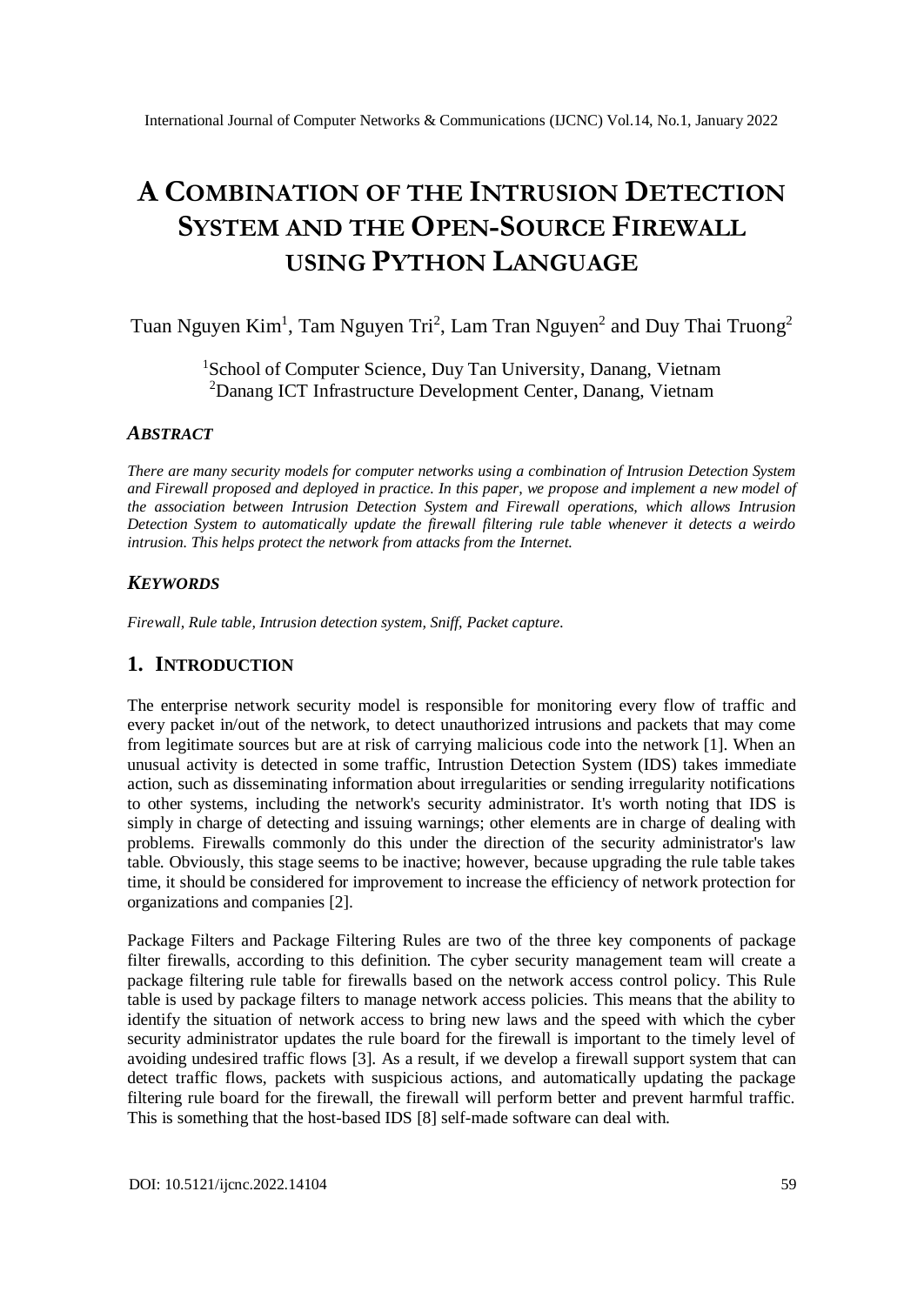Firewalls and IDS can both be hardware devices or software programs. The firewall is selected as the open-source IP Tables technology in our suggested model. IDS is a Python-based Sniffer program that we created. This is considered the article's main contribution.

As a result, IP Tables [6] conduct network access control activities while also being prepared to receive instructions from Sniffer to change the packet filtering rule table. After passing through IP Tables firewall, traffic lines and packets are delivered to Sniffer, who collects and recovers the necessary information, analyzing, statistics, and forecasting to discover the origin of the traffic, of the suspicious packet. Then, automatically, and instantly, the IP Tables rule board is updated. Under this new rule table, the IP Tables firewall will make an access control decision. The system we propose has this as its target.

The benefit of open-source firewalls [10], such as IP Tables, is that we can easily change their rule table (packet filtering rule file, to be precise), which is made simple by the Python program. This is one of the reasons why we consider auto-updating packet filtering rules for open-source firewalls.

## **2. RELATED KNOWLEDGE**

In this section, we'll summarize the most basic information regarding two cyber security technologies that are necessary in today's high-security enterprise networks: Firewalls and IDSs. This is required so that the meaning of the combination in their functioning in the network model that we present in this article may be simply understood (in section 3).

#### **2.1. The packet filtering firewall's functioning principle**

A firewall is a network access control device that also functions as an in/out network port (commonly referred to as a network gateway). As a result, all traffic flows in and out between external networks, most commonly the Internet, and the enterprise's internal network are subject to the Firewall's supervision and control. To determine whether a traffic/packet flow is allowed to pass through a firewall, it uses a network access policy, which is designed as a Policy Rule Table, and the appropriate information contained in the traffic/packet flow - usually IP Address, Protocols, and Port number.



Figure 1. The network diagram with the existence of the firewall

Firewalls are divided into two types based on their operation principles. They are the filtering firewall (Packet filtering firewall) functioning at the Network layer of the OSI or TCP/IP network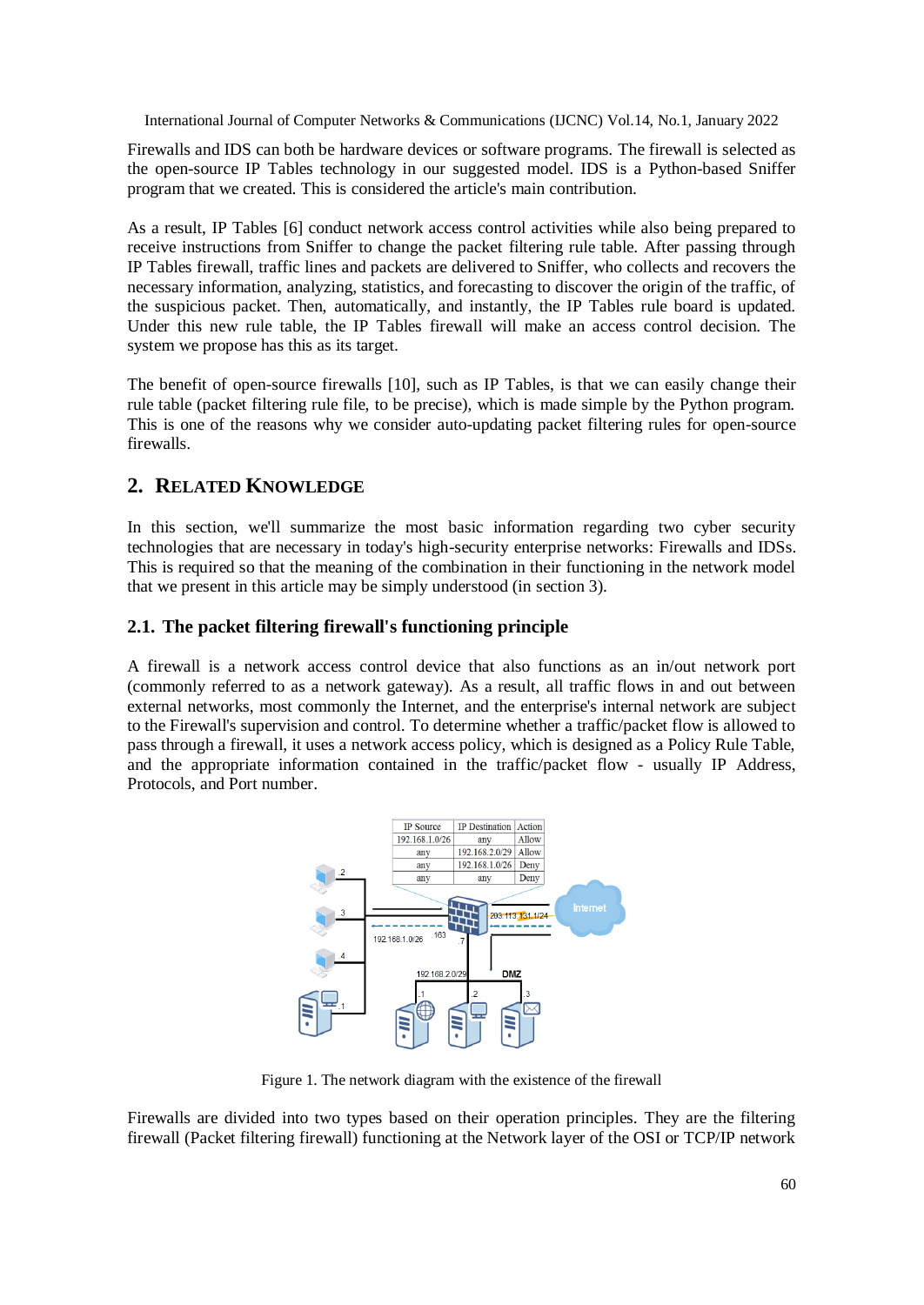model and the Application layer firewall (also known as Proxy) working at the 'Application' layer of the network model. Nowadays, enterprise networks often use a firewall that combines the operation priciples of these two types of firewalls.

The unit that manages the in/out of the news; package survey filters, also known as Packet Filters; and package filtering rules are the three primary components of the firewall filter package. The Packet Filter uses the package filtering rule table, which was put by the cyber security administrator into the firewall, to decide whether to allow the packet to get through to its destination or not.

Figure 1 represents an enterprise network with a package filter firewall acting as a network gate. Every packet from the Internet to the corporate network, as well as from the internal network to the Internet, must pass through the firewall.

The network access policy of this enterprise network can be seen in the network diagram: Only packets from the Internet are allowed to enter network zone 192.168.2.0/24, the enterprise network's DMZ (DeMilitarized Zone) zone; packets from the Internet are not allowed to enter network zone 192.168.1.0/24, the user network area inside. Any traffic flow from the user network zone and the DMZ network zone, on the other hand, can reach the Internet. The cyber security administrator standardizes this policy into packet filtering laws, which are then constructed into the Package Filtering Rule Table (shown in the diagram) and deployed on the firewall. Before the new network access control policy takes effect, the cyber security administrator must update the Package Filtering Rule Table for the firewall.

The network access policy of this enterprise network can be seen in the network diagram: Only packets from the Internet are allowed to enter network zone 192.168.2.0/24, the enterprise network's DMZ zone; packets from the Internet are not allowed to enter network zone 192.168.1.0/24, the user network area inside. Any traffic flow from the user network zone and the DMZ network zone, on the other hand, can reach the Internet. The cyber security administrator standardizes this policy into packet filtering laws, which are then created into the Package Filtering Rule Table (shown in the diagram) and installed on the firewall.

#### **2.2. Principle of Operation of Intrusion Detection System**

According to [4], IDS is a network access monitoring system that can be a hardware device or a software application. It can be a hardware device or a software program. It's responsible for monitoring traffic flows into and out of the network, or to a specific computer on the network, to discover and notify relevant departments about unusual access, unlawful access to the network system, or to specific machines on the network.



Figure 2. A network diagram with Network-based IDS and Host-based IDS in the background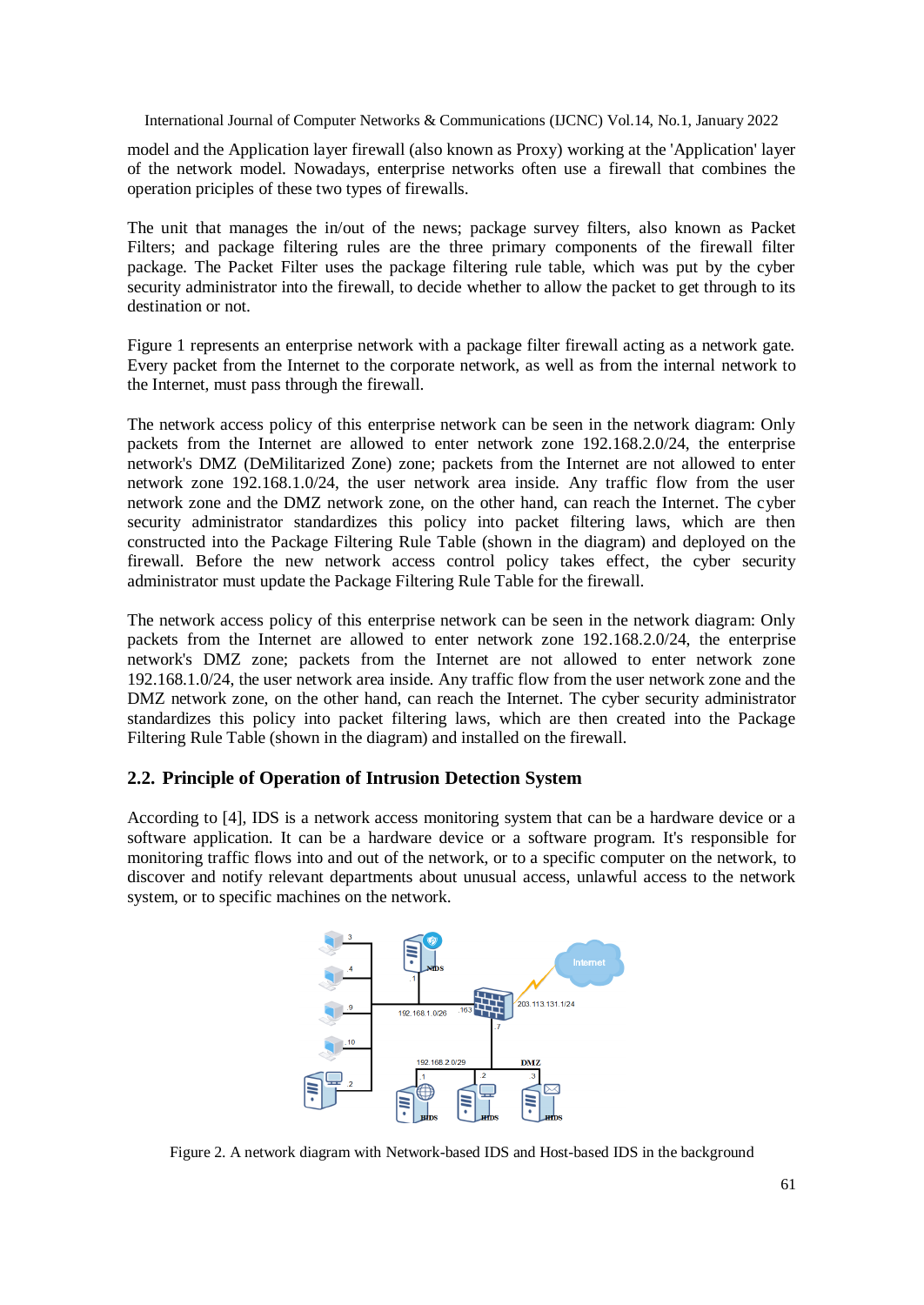In fact, IDS can detect and analyzing all user and system actions, as well as reviewing system files, configuration files, and operating systems. It can also check the integrity of system and data files, discover problems in the system's setup, and detect and issue warnings if the system is at risk. IDS, in particular, may analyze trends based on known attacks.

IDS provides a variety of advantages, including ease of deployment in an existing company network without disrupting the current network, and the ability to provide rapid and varied warnings regarding problems. The potential of an IDS to detect unexpected traffic flows and suspicious actions can aid systems and administrators in detecting and preventing multiple network attacks. System administrators can simply modify IDS's "*what needs monitoring*" by modifying its "*signature set*" (with signature-based IDS type). IDS can also log, identify, and report on changes to important files on computers connected to the inland network. However, IDS has several limitations, such as the ability to deliver false positive or false negative warnings to the system regarding irregularities and suspicions, which can negatively affect the system's normal operation. The ability of an IDS to examine encrypted packets is likewise restricted, and therefore does not assist in discovering the source of a network attack. Like other cyber security systems/network services, IDS can be hacked via DoS (Deny of Service) and "misleading" attacks.

The differences between IDS and IPS (Intrusion Prevention System) cybersecurity systems should be clear. They read and analyze network packets before comparing them to known attacks known as "*signature set*" (also known as signature episodes, or threads). While IDS merely detects unusual packets and issues warnings, IPS is an access control system that can accept or reject a packet depending on a set of rules. IDS requires people and/or another system to view the results and take action, whereas IPS just requires regular updates to known threats and the addition of new threats.

When IDS is needed to monitor traffic both going in and out across the network, it can be placed between the firewall and the router (Internet connection); it can be placed in the DMZ zone: when only ids monitor traffic entering the DMZ zone; or it can be placed behind the firewall (right in front of the inner network): when IDS is needed to monitor traffic between the internal and external networks. HIDS is often installed on each server in the DMZ zone to monitor and warn of unusual access or suspicious activity.

Host-based IDS (HIDS), Network-based IDS (NIDS), Protocol-based IDS (PIDS), Application Protocol-based IDS (APIDS), and Hyber IDS are the five most popular types of IDS (HyIDS). In terms of where IDS is located in the network or scope, whether it's on the entire network or just one computer, and how it monitors traffic flow, there are two main types: HIDS and NIDS.

- NIDS: This form of IDS is usually installed in a network position where it may monitor all traffic flow in and out of all network devices. NIDS monitors and analyzes all traffic flows over its entire network region in real time, then compares them to known threats. When a "match" or irregularity is found, NIDS notifies the systems involved, including the network's security administrator, of the unusual actions.
- HIDS: This form of IDS analyzes packets as they open individual hosts in the network. HIDS is typically found near computers and other devices where it receives tracking tasks. When HIDS detects suspicious or harmful behavior from its "user," it will send alerts to the systems involved or the system administrator, letting them know what to do next. HIDS must also track key files on the host it is monitoring, and if it detects that these files have been altered or destroyed, it must transmit alerts to the appropriate systems.

If you rely on IDS intrusion detection, it includes signature-based IDS and Anomaly-based IDS.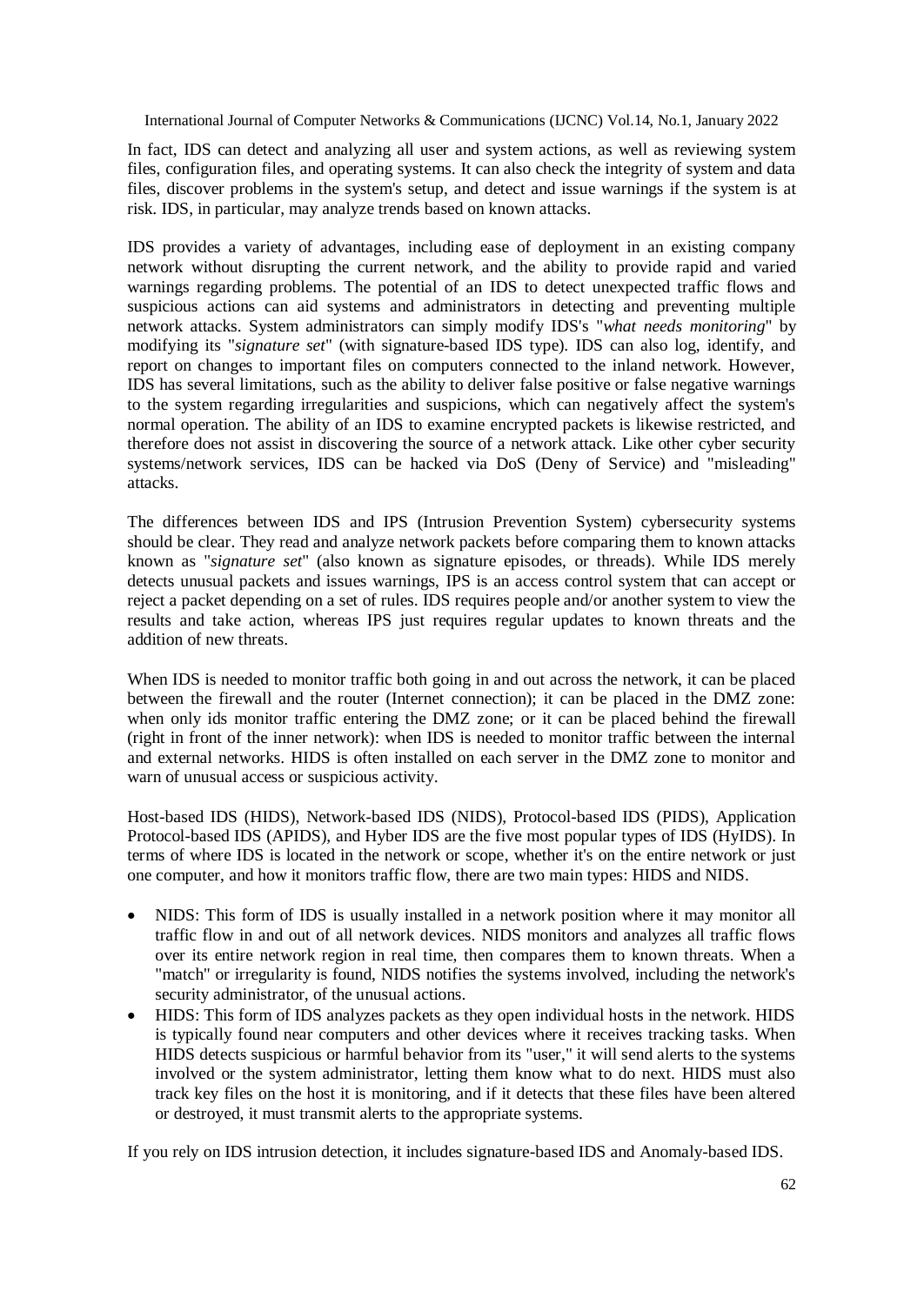- Signature-based IDS: This form of IDS uses a signature set a database of known threats and attacks - to determine whether traffic flows are unusual or have suspicious behaviors by "matching" the data analyzed from traffic flows to the signature set's data. This sort of IDS serves the same functions as antivirus software and is widely used and effective. However, the efficiency of IDS is dependent on the focus, so it is entirely adaptable to "new abnormalities" and "new forms of attacks" and a large signature set will reduce network bandwidth.
- Anomaly-based IDS: This form of IDS is used to detect traffic flows including "new abnormalities," or "new types of attacks." It monitors traffic flows to determine "normalcy," which is one of the foundations for IDS to detection systems. In truth, this strategy required a high level of "intelligence" on the part of the IDS to successfully complete the task of detecting traffic, particularly unusual packets that the system had not previously detected. Currently, an IDS that has a high level of "intelligence" must be developed using a machine learning approach.

The main difference between these two types of IDS can be noticed in the fact that signaturebased IDS uses a known signature set to detect irregularities. Anomaly-based IDS, on the other hand, detects irregularities based on "normal" traffic.

Figure 2. shows a business network diagram that combines both NIDS and HIDS. HIDS is installed on servers in the DMZ zone (Web, File, Mail) in this network to detect any illegal or unexpected access to these servers. NIDS is installed behind the firewall to monitor all traffic entering and exiting the network.

When a network traffic flow passes through it, the signature-based IDS type operates as follows: it copies the traffic and then separates the necessary information in headers and/or payloads from it. The IDS then proceeded to "match" this information against a database of known threats. If a "match" is identified, IDS notifies the appropriate systems. When the IDS detects a new irregularity or a new threat from traffic flowing through it, the database is updated to prepare for future "matching". The Anomaly-based IDS type observes all traffic flows passing through first, acquiring important data to determine "normalcy." Then rely on "this normality" to find the "irregularities" hiding inside it. This sort of IDS is extremely good at detecting new threats, "new attacks," but it need "intelligence" to do so [7].

## **3. THE PROPOSED MODEL**

#### **3.1. Network model**

Figure 3 depicts our proposed model, which is based on an operational combination of firewall and Host-based IDS:



Figure 3. A network diagram with a firewall and Host-based IDS in use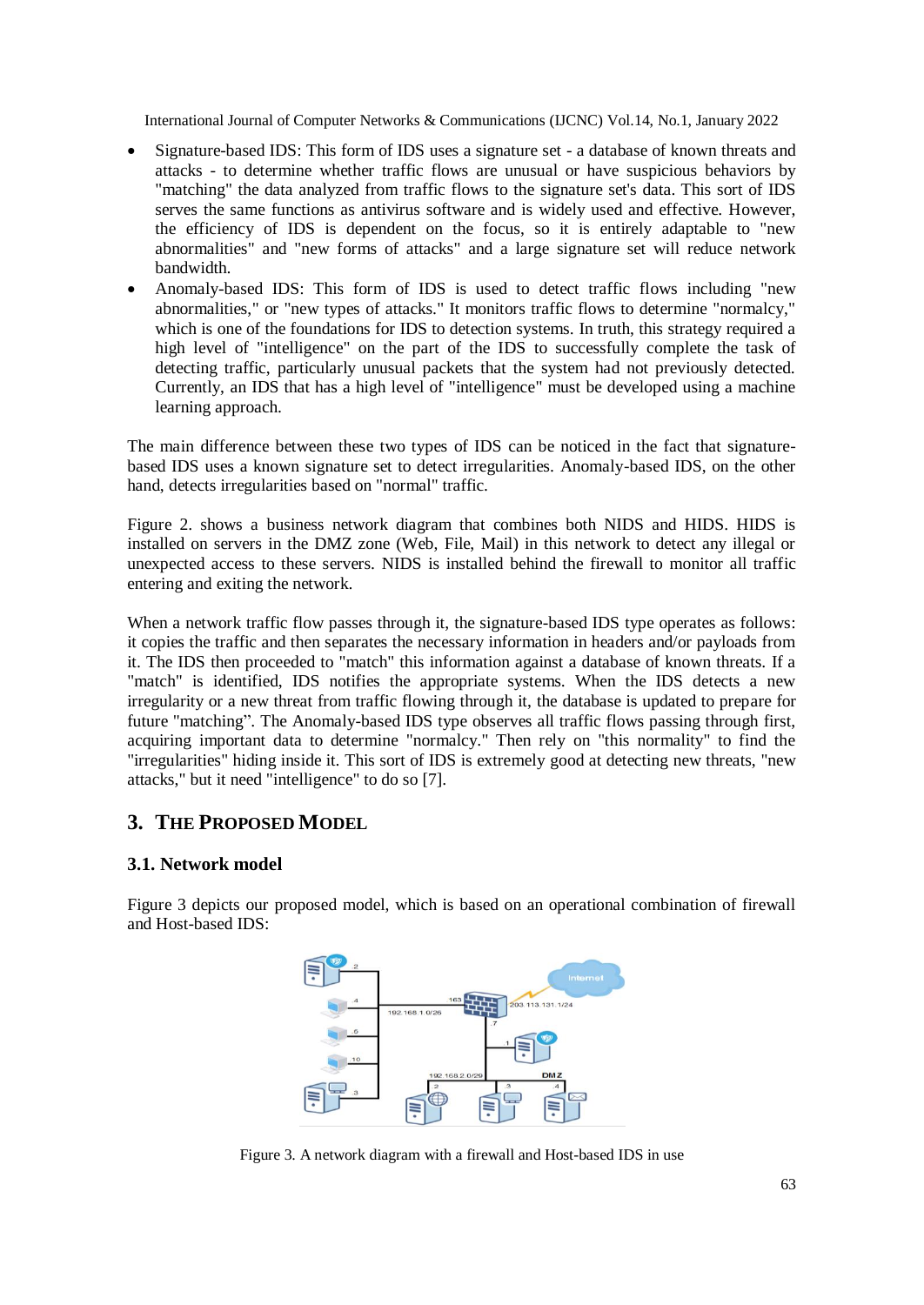In this model:

- The firewall in responsible for controlling access to the entire network in this model. In effect, the firewall only enables connections from the Internet to the DMZ zone, while preventing connections from the Internet to the inside user network. Any connection from within the network, however, is permitted. This firewall is built with the IPTables open-source firewall software. IPTables permission commands were used to create the package filtering rule table at first.
- The IDS is responsible for observing the flow of traffic entering the DMZ. If the IDS detects an anomaly or suspicious activity from a certain traffic stream or packet, it will report this to the relevant components/objects. In particular, Sniffer can automatically update the packet filtering rule table on IPTables. We use the Scapy library of the Python language to build a Sniffer program that performs this function and task of the IDS.

The proposed model has a new feature in that we have established a connection in the operation and completed the task assigned between the Sniffer program and the open-source firewall IPTables: Once the origin of the traffic or packet line is determined to be abnormal or suspected of acting suspiciously, Sniffer immediately sends a command to IPTables to update the rule table filters its packets. This new package filtering rule table will use firewall IPTables to prevent unwanted traffic flows and packets from accessing the network.

The benefits of the proposed model are obvious: in addition to the usual functions of a specialized IDS, Sniffer is totally proactive in automatically modifying the package filtering rule table on the IPTables firewall. This not only helps to prevent the organization's plan to sabotage the network from the Internet from happening, but it also helps the cybersecurity administrator save time [9].

#### **3.2. Related work**

First, we do the necessary work to put the proposed model's network into operation, as designed. We then proceed to establish the IPTables Firewall Package Filtering Rule Table in accordance with the network access policy, in which we direct all traffic lines through IDS, the sniffer program runner, after passing through the IPTables firewall.

Our main contribution is not only to propose a novel model combining IDS and Firewall, but also to provide a Python-based Sniffer software. The major functions of the Sniffer program are as follows:

- Function *process*\_*packet*(): Sniffer's process packet() function is responsible for copying all packets going through the specified ports (specified in the files: *Listports* and *Blacklist*). Then, from the header of this packet, obtain the necessary details, such as the packet type (TCP or UDP), source IP address, source port, and so on. The function test for active will take this data as an argument.

- Function *test\_for\_active()*: This function compares the contents of packets received from the proceeded packet with the contents of Listports and Blacklist. If a match is identified from a specific traffic or packet, Sniffer counts how many times it appears; if the number of times exceeds the defined threshold, test for active updates the IPTables rules to prevent the traffic from going online. This function is also in charge of detecting and notifying suspicious traffic flows, which are often traffic flows provided in large from a single IP address or many IP addresses to Sniffer.

- Function *setup logfile():* Set the logfile parameters that Sniffer uses to save information about the traffic, packets that it is specified to pay attention to during observation with the setup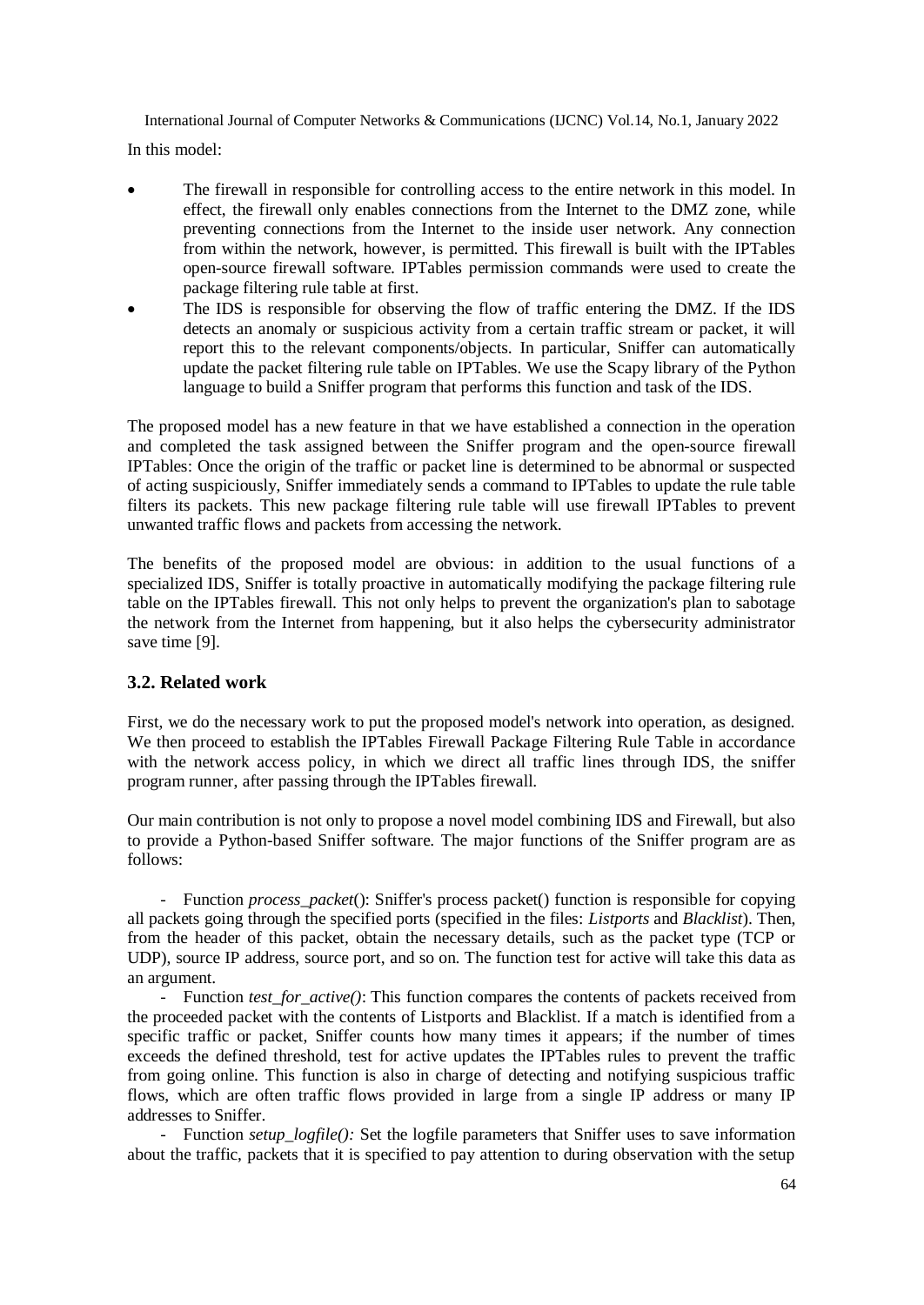logfile() function.

- Class *limitedPool*: This class contains the functions *init*\_ and \_*setup queues*. In multithreaded processing cases, the function init\_ performs the initial construction of queues for ThreadPools. We've set a maximum queue size of 10,000 people (containing 10000 threads). The setup queues function is used to configure queue parameters.

- Sniffer was able to handle all the packets supplied to it thanks to Python's support [5], even when up to 10,000 packets were sent at the same time.

update rule iptables.py program: This firewall, which is based on the SSH protocol, which is used by Sniffer to deliver commands to IPTables, must update the rule table to block packets containing strings that Sniffer considers are a threat to the internal network system.

Sniffer uses these two functions to transmit commands to change IPTables, ensuring that traffic flows and undesirable packets are prevented from accessing the network.

- And report2email.py program, which is based on the SMTP protocol and is used by Sniffer to send emails to cybersecurity administrators with the content of unusual notifications.

#### **3.3. Testing and evaluation of the proposed model**

We set the proposed model to the test in three different scenarios: Scenario 1: String filtering test This scenario is designed to see how well Sniffer and IPTables work together in alerting and stopping packet lines that contain a string that has been flagged for attention and is on the blacklist.

• *String filtering test (scenario 1):* This script is intended to test the cooperation between Sniffer and IPTables in a warning and blocking packet streams that contain a specified string that should be noted and indicated. out on the blacklist.

The result is as expected: if many packets come into the Sniffer, and their payload contains the same string recorded in the blacklist, these packets will be blocked by IPTables immediately for a set length of time.

• *Source IP filtering test (scenario 2):* This scenario is designed to see how Sniffer reacts when a specific IP address generates many connections. IPTables must monitor traffic coming from this IP address, and Sniffer must identify that this is a suspicious connection.

As a result, if there is a large amount of traffic, go into a sniffer, which has the same source IP address, within a certain period, IPTables will quickly stop this traffic stream.

• *SYN Flood attack prevention test (scenario 3):* In this scenario, Sniffer must react when TCP SYN sends it too many packets (possible DoS attack in SYN Flood). In this case, Sniffer will have to issue a request to IPTables, which will block traffic streams containing TCP SYN packets, leaving iptables to do the rest of the work.

Not surprisingly, if a significant number of packets TCP SYN, go into sniffer, within a given length of time, the traffic line with this initial initialing packet is immediately blocked by IPTables.

 $\triangleright$  We also performed an operational coordination performance assessment between Sniffer and IPTables during the testing procedure. To check the filtering and packet blocking results of the proposed model, we use the Tcpdump and Wireshark tools: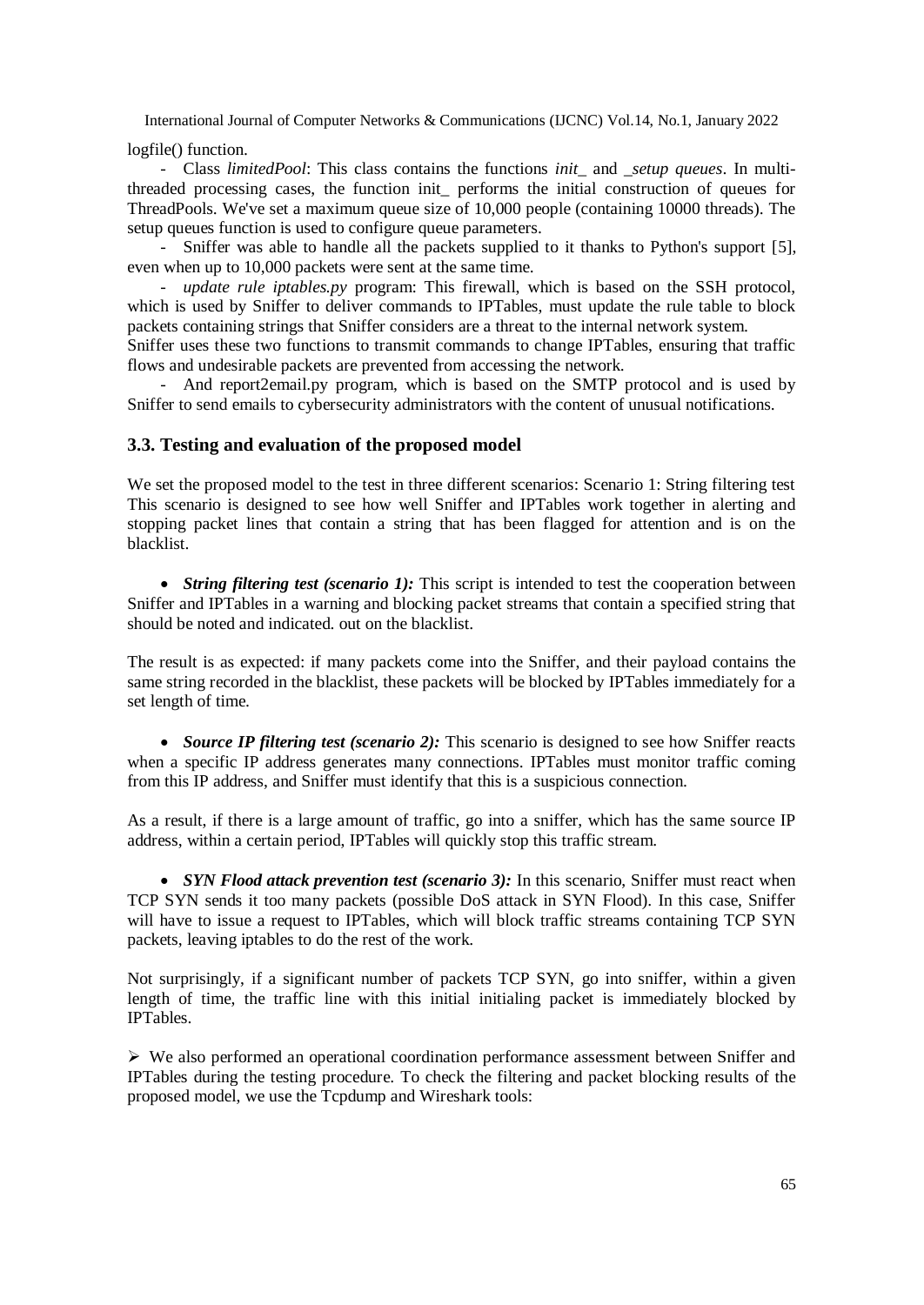• For string filtering, we attack iptables by producing and sending about 1000 packets to IPTables within the set time period, including a large number that exceeds the allowable threshold, and the packets containing strings have been requested sniffer tracking (here is the command "ls –ls"). We dump packets on the firewall and the Sniffer server at the same time. Then, after analyzing two dump findings, it was discovered that: There are over 1000 packets to firewall, but only over 800 packets make it to the server.

| 1021 | 35.844333 | 10.7.3.100 | 192.168.10.50 | <b>TCP</b> | $934 \rightarrow 2222$ [SYN]<br>60     |
|------|-----------|------------|---------------|------------|----------------------------------------|
| 1022 | 35.984048 | 10.7.3.100 | 192.168.10.50 | <b>TCP</b> | 60 16453 $\rightarrow$ 2222 [SYN]      |
| 1023 | 35.127766 | 10.7.3.100 | 192.168.10.50 | <b>TCP</b> | $60\,47486 \longrightarrow 2222$ [SYN] |
| 1024 | 35.267755 | 10.7.3.100 | 192.168.10.50 | <b>TCP</b> | 60 19205 $\rightarrow$ 2222 [SYN]      |
| 1025 | 36.415242 | 10.7.3.100 | 192.168.10.50 | <b>TCP</b> | 60 32231 $\rightarrow$ 2222 [SYN]      |
| 1026 | 36.570646 | 10.7.3.100 | 192.168.10.50 | <b>TCP</b> | 60 50113 $\rightarrow$ 2222 [SYN]      |
| 1027 | 36.713131 | 10.7.3.100 | 192.168.10.50 | <b>TCP</b> | $60\,57756 \longrightarrow 2222$ [SYN] |
| 1028 | 36.863405 | 10.7.3.100 | 192.168.10.50 | <b>TCP</b> | 60 25465 $\rightarrow$ 2222 [SYN]      |

Table 1. The packets received on the IPTables firewall

| 683 | 26.090433 | 10.7.3.100 | 192.168.10.50 | <b>TCP</b> | $60\,47532 \longrightarrow 2222$ [SYN]   |
|-----|-----------|------------|---------------|------------|------------------------------------------|
| 684 | 26.235342 | 10.7.3.100 | 192.168.10.50 | <b>TCP</b> | $\rightarrow$ 2222 [SYN]<br>60 21959     |
| 685 | 26.375629 | 10.7.3.100 | 192.168.10.50 | <b>TCP</b> | 60 31 91 9<br>$\rightarrow$ 2222 [SYN]   |
| 686 | 26.515015 | 10.7.3.100 | 192.168.10.50 | <b>TCP</b> | $\rightarrow$ 2222 [SYN]<br>60 59450     |
| 709 | 26.660699 | 10.7.3.100 | 192.168.10.50 | <b>TCP</b> | $\rightarrow$ 2222 [SYN]<br>60 5 6 2 6 9 |
| 769 | 26.805431 | 10.7.3.100 | 192.168.10.50 | <b>TCP</b> | 60 29 910<br>$\rightarrow$ 2222 [SYN]    |
| 808 | 26.942159 | 10.7.3.100 | 192.168.10.50 | <b>TCP</b> | 60 55237<br>$\rightarrow$ 2222 [SYN]     |

Table 2. The packets received on the Sniffer server

As a result of Tcpdump, packets containing the strings " $ls - ls$ " were blocked in IPTable during sniffer and IPTables.

 *To prevent SYN Flood attacks*, we create and send a large number of TCP SYN packets from the outside, via IPTables, to the Sniffer server. The packets were then sent to and from Sniffer. The following are the Tcpdump dump results:

| 617 | 25.255051 | 192.168.10.50   | 147.205.111.88  | <b>TCP</b> | 54 2222 $\rightarrow$ 12617 [RST, ACK]  |
|-----|-----------|-----------------|-----------------|------------|-----------------------------------------|
| 624 | 25.538365 | 242.216.67.55   | 192.168.10.50   | <b>TCP</b> | 60 15384 $\rightarrow$ 2222 [SYN]       |
| 631 | 25.670945 | 76.238.179.36   | 192.168.10.50   | <b>TCP</b> | $60\,47907 \longrightarrow 2222$ [SYN]  |
| 635 | 25.804151 | 158.83.198.86   | 192.168.10.50   | <b>TCP</b> | 60 52472 $\rightarrow$ 2222 [SYN]       |
| 639 | 25.950671 | 147.122.241.47  | 192.168.10.50   | <b>TCP</b> | 60 12835 $\rightarrow$ 2222 [SYN]       |
| 646 | 26.082268 | 73.24.49.61     | 192.168.10.50   | <b>TCP</b> | $60\,26716 \longrightarrow 2222$ [SYN]  |
| 650 | 26.219748 | 180.213.100.213 | 192.168.10.50   | <b>TCP</b> | $60\,55000 \longrightarrow 2222$ [SYN]  |
| 651 | 26.220044 | 192.168.10.50   | 180.213.100.213 | <b>TCP</b> | 54 2222 $\rightarrow$ 55000 [RST, ACK]  |
| 655 | 26.360506 | 82.253.163.252  | 192.168.10.50   | <b>TCP</b> | $60\,56391 \longrightarrow 2222$ [SYN]  |
| 659 | 26.511481 | 220.167.184.100 | 192.168.10.50   | <b>TCP</b> | 60 16225 $\rightarrow$ 2222 [SYN]       |
| 663 | 26.638535 | 184.161.231.8   | 192.168.10.50   | <b>TCP</b> | 60 29016 $\rightarrow$ 2222 [SYN]       |
| 670 | 26.776625 | 254.187.37.69   | 192.168.10.50   | <b>TCP</b> | 60 18580 $\longrightarrow$ 2222 [SYN]   |
| 679 | 26.935711 | 247.192.20.31   | 192.168.10.50   | <b>TCP</b> | $4524 \rightarrow 2222$ [SYN]<br>60     |
| 684 | 27.088005 | 72.62.78.17     | 192.168.10.50   | <b>TCP</b> | $3017 \rightarrow 2222$ [SYN]<br>60     |
| 688 | 27.226594 | 145.177.52.153  | 192.168.10.50   | <b>TCP</b> | $785 \rightarrow 2222$ [SYN]<br>60      |
| 689 | 27.226694 | 192.168.10.50   | 145.177.52.153  | <b>TCP</b> | $2222 \rightarrow 785$ [RST, ACK]<br>54 |
| 693 | 27.372435 | 211.171.132.100 | 192.168.10.50   | <b>TCP</b> | 60 26950 $\rightarrow$ 2222 [SYN]       |

Table 3. Packets TCP\_SYN and RST, ACK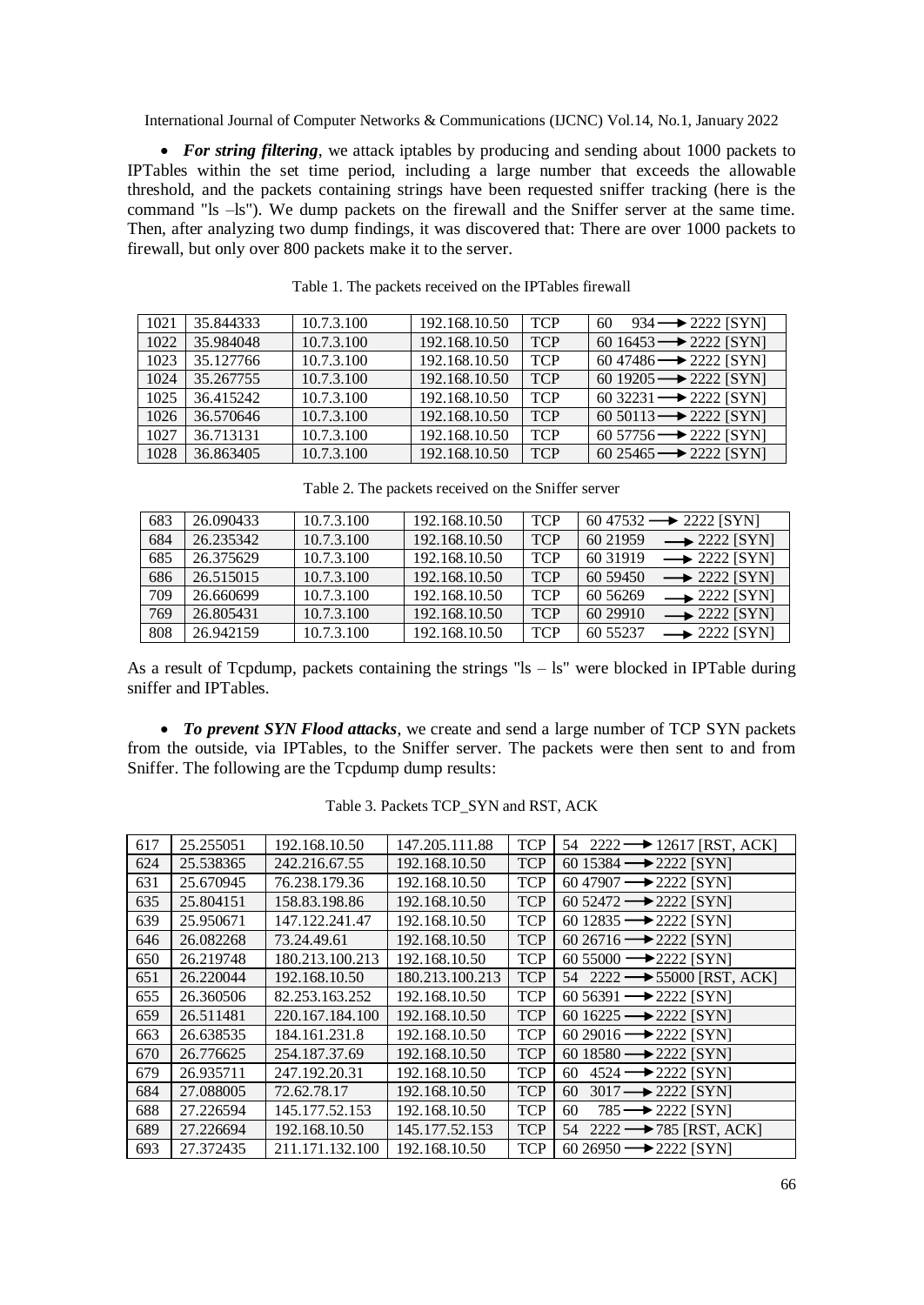During the TCP "3-step shake-up", usually, every time the destination party receives a packet [TCP\_SYN] it must immediately send a response packet [TCP\_RST, ACK]. But here, due to suspicion of a SYN\_Flood DoS attack, Sniffer asked IPTables to restrict response to connection initiation packets [TCP\_SYN]. This has been proven by Tcpdump.

• For source IP filtering: This test is conducted similarly to "string filtering", but here requires Sniffer to detect and prevent abnormalities coming from traffic flows coming from the same source IP address. Dump results and analysis of packets received at IPTables and Sniffer are shown in the following two shapes:

| 1932 | 271.587888 | 10.7.3.100 | 192.168.8.164 | <b>TCP</b> | 60 10541 $\rightarrow$ 2222 [SYN]      |
|------|------------|------------|---------------|------------|----------------------------------------|
| 1935 | 272.634401 | 10.7.3.100 | 192.168.8.164 | <b>TCP</b> | $1379 \rightarrow 2222$ [SYN]<br>60    |
| 1938 | 273.681978 | 10.7.3.100 | 192.168.8.164 | <b>TCP</b> | $60\,29845 \longrightarrow 2222$ [SYN] |
| 1943 | 274.769926 | 10.7.3.100 | 192.168.8.164 | <b>TCP</b> | $60\,54837 \rightarrow 2222$ [SYN]     |
| 1946 | 275.809951 | 10.7.3.100 | 192.168.8.164 | <b>TCP</b> | $60\,41488 \longrightarrow 2222$ [SYN] |
| 1949 | 276.854445 | 10.7.3.100 | 192.168.8.164 | <b>TCP</b> | 60 23832 $\rightarrow$ 2222 [SYN]      |
| 1953 | 277.906213 | 10.7.3.100 | 192.168.8.164 | <b>TCP</b> | $60\,27645 \longrightarrow 2222$ [SYN] |
| 1959 | 278.954523 | 10.7.3.100 | 192.168.8.164 | <b>TCP</b> | $60\,41319 \longrightarrow 2222$ [SYN] |

Table 4. IPTables firewall packets received

| Table 5. The packets received on the Sniffer server |
|-----------------------------------------------------|
|                                                     |

| 666 | 177.06191 | 10.7.3.100 | 192.168.10.50 | <b>TCP</b> | $60\,56740 \longrightarrow 2222$ [SYN] |
|-----|-----------|------------|---------------|------------|----------------------------------------|
| 673 | 178.11423 | 10.7.3.100 | 192.168.10.50 | <b>TCP</b> | 60 2805 $\rightarrow$ 2222 [SYN]       |
| 727 | 179.20589 | 10.7.3.100 | 192.168.10.50 | <b>TCP</b> | 60 28246 $\rightarrow$ 2222 [SYN]      |
| 776 | 180.24032 | 10.7.3.100 | 192.168.10.50 | <b>TCP</b> | 60 2851 $\rightarrow$ 2222 [SYN]       |
| 826 | 181.27678 | 10.7.3.100 | 192.168.10.50 | <b>TCP</b> | $4149 \rightarrow 2222$ [SYN]<br>60    |
| 876 | 182.32243 | 10.7.3.100 | 192.168.10.50 | <b>TCP</b> | 60 35744 $\rightarrow$ 2222 [SYN]      |
| 878 | 183.39045 | 10.7.3.100 | 192.168.10.50 | <b>TCP</b> | $60\,45856 \longrightarrow 2222$ [SYN] |
| 880 | 184.42113 | 10.7.3.100 | 192.168.10.50 | <b>TCP</b> | 60 32774 $\rightarrow$ 2222 [SYN]      |
| 882 | 185.47298 | 10.7.3.100 | 192.168.10.50 | <b>TCP</b> | $60\,37169 \longrightarrow 2222$ [SYN] |

As a result of Sniffer and IPTables' views and actions, packets from IP: 10.7.7.100 (in large quantities) were blocked in IPTables, according to Tcpdump.

Because most open-source firewall systems allow command-line interaction, our usage of IPTables in our test and evaluation scenarios does not compromise the general validity of the proposed model.

From the results of the assessment, we are confident that the proposed system can completely play a role in detecting and illegally entering the enterprise in-house network such as IDS systems and other individual firewalls in the information security product market.

## **4. CONCLUSION**

In this paper, we propose a new model for merging the operations of IDS and open-source firewall IPTables, which we have successfully implemented. We've also created a Sniffer software that acts as the network system's IDS. This rule table change is completely automated; therefore, it happens extremely quickly.

The accuracy of making a statement about the suspicious actions of an IDS depends on the collection and analysis of information, from the flow of traffic into/out of the network and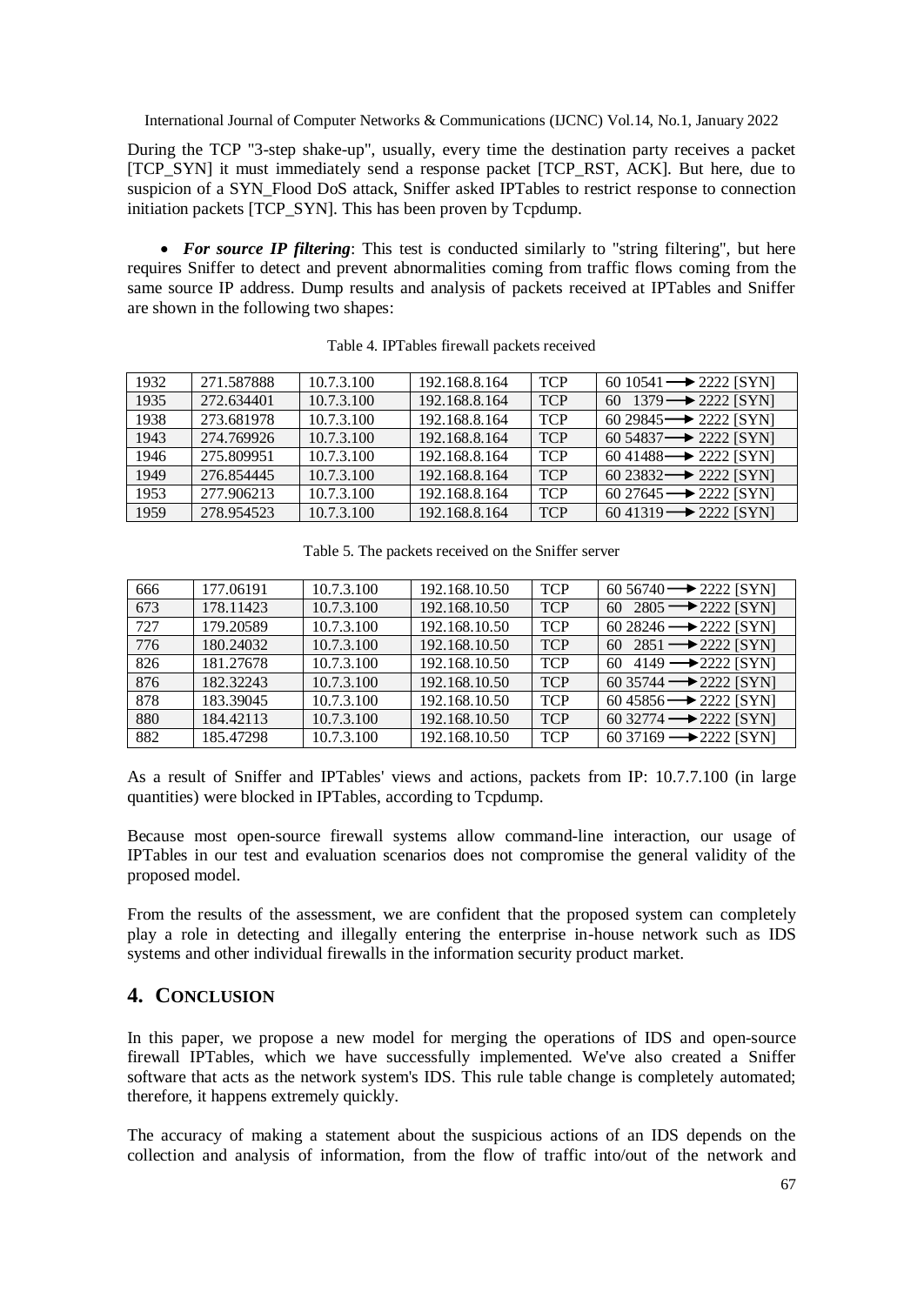depends on its statistical and forecasting capabilities. It can be said that the "intelligence" of this department determines so greatly the accuracy in determining which traffic flows are suspicious actions among the many traffic flows passing through IDS. Also, with the increasing ability to "fake" and "deceive" hackers in cyberspace, without high "intelligence", IDS is difficult to determine exactly whether a packet is carrying malicious code or not. Our Sniffer's limitation is that it has a low "intellect." Sniffer's "intelligence" will be improved in the future by moving it toward a Machine Learning approach.

#### **CONFLICT OF INTEREST**

The authors declare no conflict of interest.

#### **REFERENCES**

- [1] Kanika & Urmila, (2013) "Security of Network Using IDS and Firewall", *International Journal of Scientific and Research Publications*, Vol. 3, Iss. 6, pp.1-4.
- [2] [Waleed Bul'ajoul, Anne James &](https://www.sciencedirect.com/science/article/pii/S0022000014001767#!) [Mandeep Pannu,](https://www.sciencedirect.com/science/article/pii/S0022000014001767#!) (2015) "Improving network intrusion detection system performance through quality of service configuration and parallel technology", *[Journal of](https://www.sciencedirect.com/science/journal/00220000)  [Computer and System Sciences](https://www.sciencedirect.com/science/journal/00220000)*, Vol. 81, Iss. 6, pp. 981-999.
- [3] Sulaman & Sadar Muhammad, (2012) "An Analysis and Comparison of The Security Features of Firewalls and IDSs", *Linköpings universitet, Institutionen för systemteknik*, pp. 87-2011.
- [4] D. Ashok Kumar & S.R Venugopala, (2017) "Intrusion Detection Systems: A review", *International Journal of Advanced Research in Computer Science*, Vol. 8, No. 8, pp.356-370.
- [5] [Mrinal Wahal,](https://ieeexplore.ieee.org/author/37086440950) [Tanupriya Choudhury](https://ieeexplore.ieee.org/author/37085794967) & [Manik Arora,](https://ieeexplore.ieee.org/author/37086437420) (2018) "Intrusion Detection System in Python", *[8th International Conference on Cloud Computing, Data Science & Engineering](https://ieeexplore.ieee.org/xpl/conhome/8421099/proceeding)*, pp. 348- 353.
- [6] Michael & Rash, (2007) "Linux Firewalls: Attack Detection and Response with iptables, psad, and fwsnort", No *Starch Press,* pp. 81-173.
- [7] SH Kok, Azween Abdullah, NZ Jhanjhi, Mahadevan Supramaniam, (2019) "A Review of Intrusion Detection System using Machine Learning Approach", *International Journal of Engineering Research and Technology*, Vol. 12, No. 1, pp. 8-15.
- [8] Thomas M. Chen, Patrick J. Walsh, (2014) ["Guarding Against Network Intrusions"](https://www.sciencedirect.com/science/article/pii/B9780124166899000034), *In: [Network and](https://www.sciencedirect.com/book/9780124166899/network-and-system-security)  [System Security \(Second Edition\)](https://www.sciencedirect.com/book/9780124166899/network-and-system-security)*, Chapter. 3, pp. 57-82.
- [9] Takeda K., Takefuji Y., (2001) "Pakemon A Rule Based Network Intrusion Detection System", *International Journal of Knowledge Based Intelligent Engineering Systems*, Vol. 5, No. 4, pp. 240- 246.
- [10] [Dmitrij Melkov](https://journals.vgtu.lt/index.php/MLA/search/search?field=author&criteria=Dmitrij%20Melkov) & [Šarūnas Paulikas,](https://journals.vgtu.lt/index.php/MLA/search/search?field=author&criteria=%C5%A0ar%C5%ABnas%20Paulikas) (2021) "Analysis of Linux Os Security Tools For Packet Filtering and Processing", *Vilnius Gediminas Technical University*, pp. 1-5